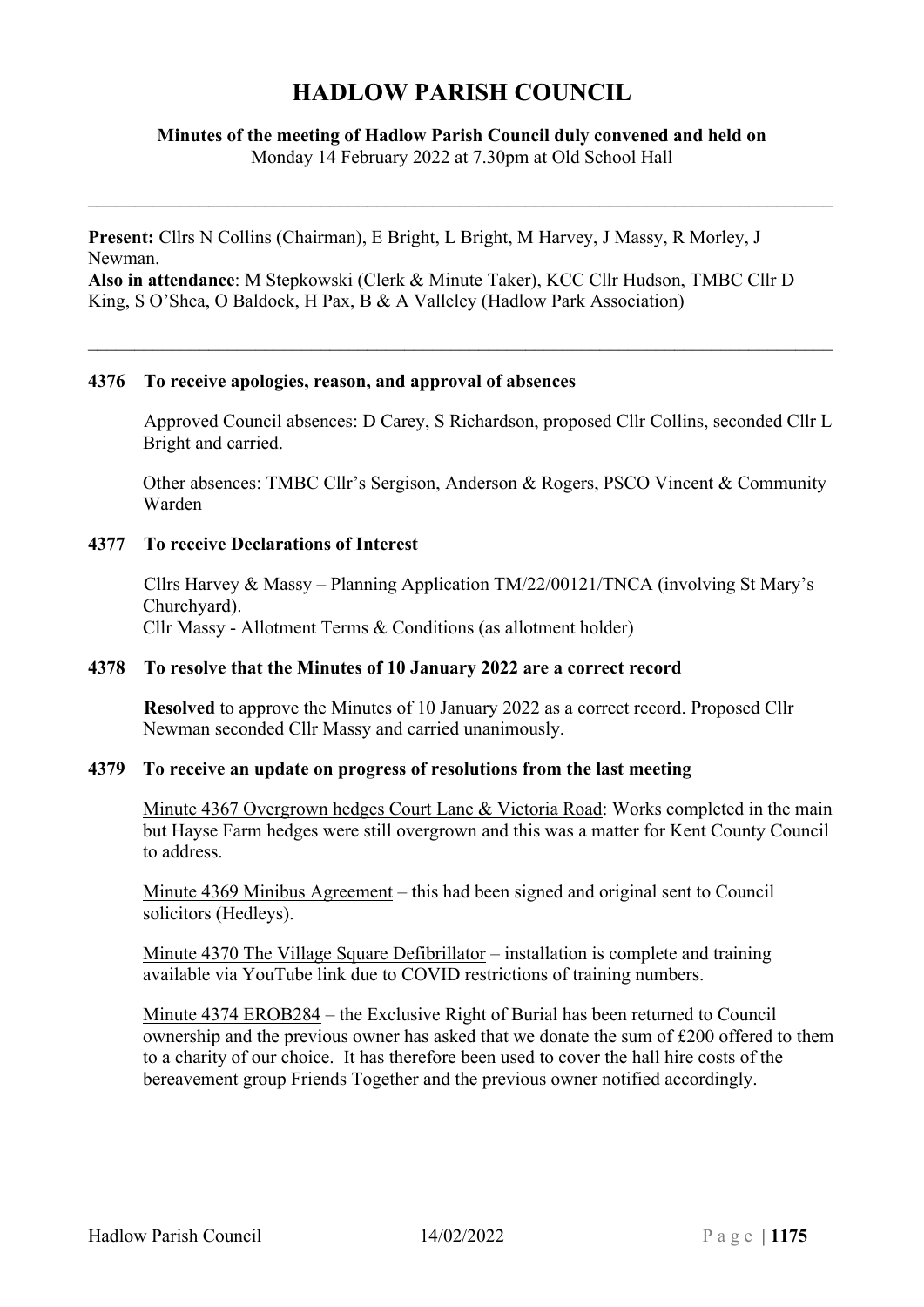# **4380 To receive oral reports from TMBC & KCC Councillors**

TMBC Cllr Hudson for Wateringbury in the absence of Hadlow TMBC Councillor representation reported:

# **"HOUSING NEEDS RESEARCH**

Gillian Aylett, Housing Strategy and Enabling Manager, is trying to promote the household survey currently being run as part of the Housing Needs Research project.

The more responses received, the better the data available to inform our housing strategy. It is open to anyone living in the borough to complete [here.](https://app.keysurvey.co.uk/f/41556883/f748/)

Please do share with residents, community groups and on social media. If you have residents not online they can complete it by telephone on 0800 612 9133. The deadline is 14 February and a letter was sent out to around 15,000 randomly selected households recently.

# **ROADSIDE NATURE RESERVES**

Next month a report will be presented to the Communities & Housing Advisory Board asking for endorsement of the next stage of roadside nature reserves.

This follows the successful trial at Darenth Avenue in Tonbridge. Indeed, just this week Medway Valley Countryside Partnership attended to sow yellow rattle seed at the site. If you have a site suggestion, please let me know?

# **COVID19 BUSINESS GRANTS**

Applications for both the Omicron Hospitality and Leisure Grant and Additional Restrictions Grant discretionary scheme are now open. Please do share details of how to apply for this funding to businesses you are aware of [here.](https://www.tmbc.gov.uk/business/apply-business-grant)

The deadline for applications is 18 March 2022 and from speaking to the Inspectors they still think there are many businesses eligible who have not yet applied. We would rather this money made its way to local business than returned to the Government, so please share widely!"

In her role as local KCC representative Cllr Hudson also reported the following:

There had been long meetings held to discuss the Kent County Council budget and deficit of c£100 million pounds and the need to find savings; regrettably it had therefore meant a rate increase of 2.99% for the year 2022/23.

Finger Post Signs – Ashes Lane. The wooden signs were in need of repair and the County Council were offering the Parish the option of a) replacing with metal signs b) the funds in line with the cost of metal signs to the Parish to facilitate wooden sign upgrade on the condition the Parish would then have responsibility for their ongoing upkeep.

(The Clerk had yet to add the proposal to an agenda and it was therefore agreed the matter would be finalised at the next P&E meeting.)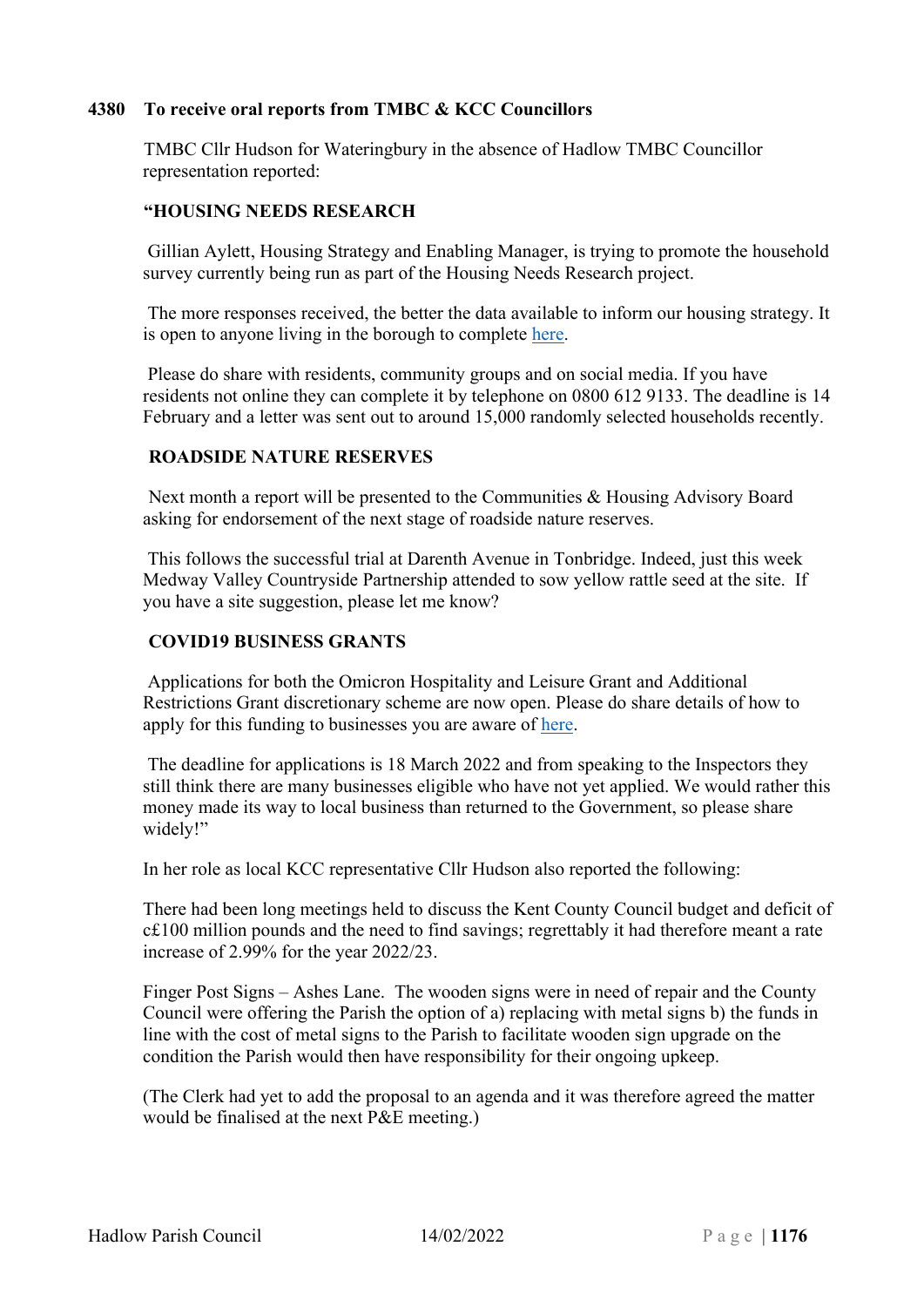Covid Recovery Grant – Cllr Hudson confirmed that she had supported the following grants within Hadlow Parish:

£500 Dementia Friendly, £1500 Youth Engagement, £1240 Ember Youth Group.

In response to Cllr Morley's question about the speed cameras recently installed on the Tonbridge Road near Cuckoo Lane and whether cameras could be installed on the Maidstone Road of the village, Cllr Hudson confirmed consideration of cameras was the responsibility of the Kent & Medway Safety Camera Partnership (K&MSCP). The partnership operates across the Kent Police area covering both Kent and Medway and its sole purpose is to reduce road casualties. The K&MSCP produces an annual report which is circulated to each Partner organisation setting out progress to date and challenges for the future. All details related to cameras and accidents are available on their website.

Cllr Hudson also confirmed that the replacement of the brick pavers on the A26 Village Square was planned for 2022/23.

# **4381 To receive report from PCSO & Community Warden**

The Clerk confirmed that the new Community Warden Diane Wakeling will now be within the East Peckham and Hadlow area three days a week rather than two and is participating in the delivery of the St Mary's Church food bank.

# **4382 To receive reports from Chairman and Clerk**

The Clerk reported that the following had been completed:

The brick column at the Hadlow Medical Centre gate entrance had been rebuilt and one column removed and replaced with fencing to prevent further issues caused by tree roots.

W/Field the Multi-play climbing rope had now been secured and back in place.

Defibrillator in the phone box at Village Square was now operational and weekly safety checks completed by the Caretaker.

 $X$ mas/Valentines Tree in the village square to be removed around  $18<sup>th</sup>$  March.

Fire risk assessment had been completed for Hyarts Centre, Old School Hall and Medical Centre and the Clerk and Caretaker had put into place an action plan for remedial works.

Playground risk assessments had been provided to full Council and read by the Clerk and Caretaker and all remedial actions scheduled including new information signs for all areas.

Annual Parish Meeting & Dementia Friendly Session – Monday 14 March starting with Dementia Friendly session at 6.30pm leading into the Parish Meeting; agenda to be determined.

## **4383 Public Time & Parish Matters**

a) **To receive** an update on local Queen's Jubilee Events

The Clerk confirmed details had been provided with the February newsletter. It was suggested that local media be informed of the event.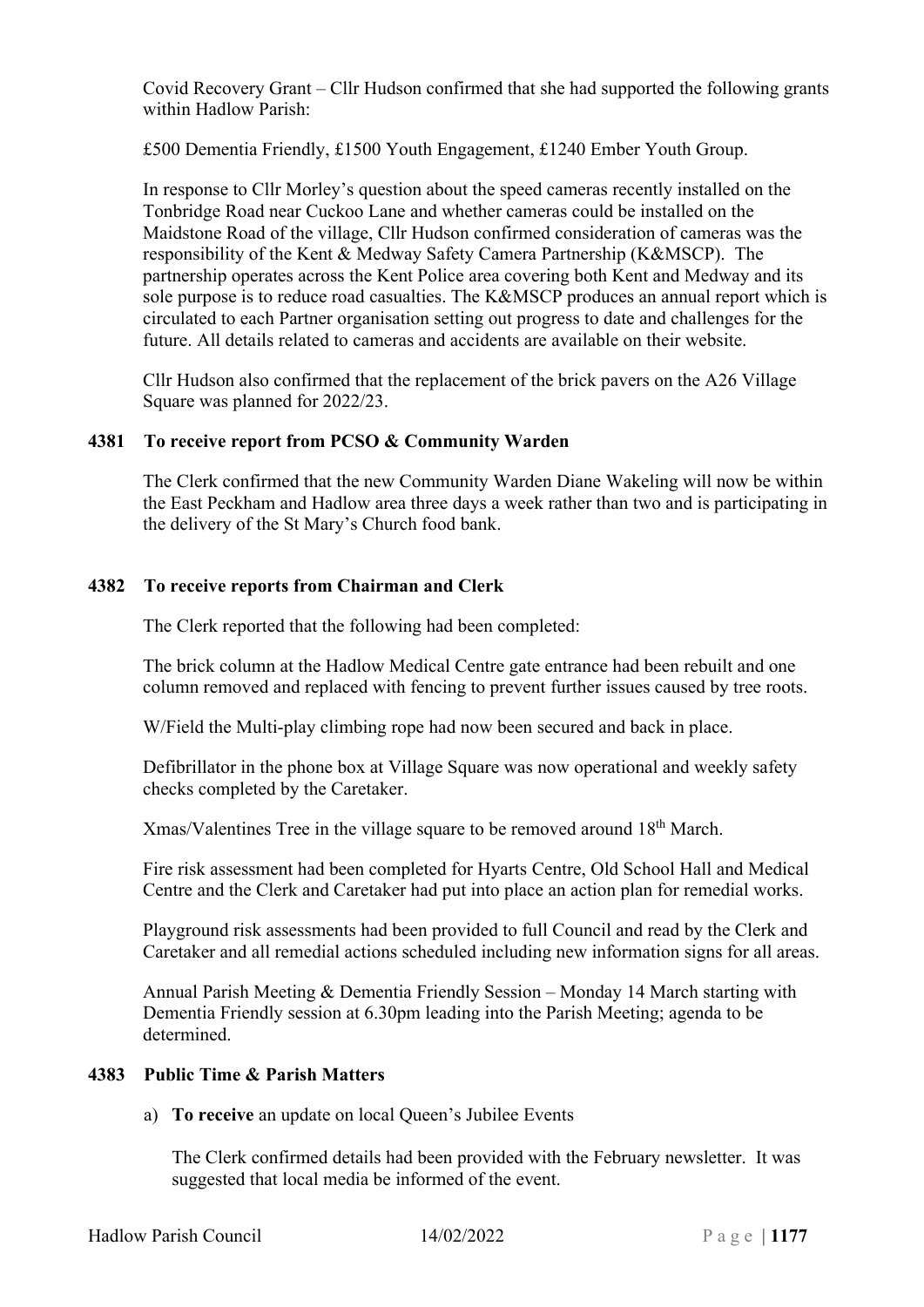b) **To consider** request from Hadlow Village Hall Management Committee for Bow Top Rail fencing to be installed at the back of the hall.

**RESOLVED to approve in principle the installation of Bow Top Rail Fencing behind Hadlow Village Hall.** Proposed Cllr Harvey, seconded Cllr Morley and carried.

c) **To consider** extending the existing surface at Williams Field to accommodate a full size netball court.

It was agreed to consider extending the netball surface as part of the works already proposed under Section 106 monies related to the Carpenters Lane development.

d) **To note** correspondence with North Kent College with regards to Lambing Field – Orchard and Polytunnels proposal.

The Clerk read an extract from correspondence with North Kent College as follows:

"*The College is being supported in a new exciting project of a 'concept orchard' by the DFE. This will provide a unique facility and builds on the College's wider horticultural and agricultural experience for the betterment of our students and the wider agricultural industry in this respect for which Kent is in the garden of England. "*

It was thought that the polytunnels may not be subject to planning, but confirmation was awaited. Members agreed to email their concerns over the proposed polytunnels to the Clerk ahead of her forthcoming meeting with the Interim Vice Principal, Chris Lydon.

Whilst on the subject of the College, Cllr Newman understood that the Lambing weekend was still due to take place this year.

Cllr Morley had been liaising with the local PCSO about parking on pavements and had been assured action would be taken in the near future.

TMBC Planning Portal – Cllr Harvey as Chair of P&E asked TMBC Cllr Hudson to report back concerns over the new planning portal which no longer allowed for planning application locations to be identified via online maps which was always helpful particularly since hard copies of plans were no longer sent out to the Parish. Also, the new system did not allow for clicking and downloading bulk documents and was now considered to be nonuser friendly.

TMBC Cllr for neighbouring Higham Ward, Dennis King, took the opportunity to introduce himself to the meeting. Cllr King is a member of a number of panels and committees and is the Chair of Area 1 Planning Committee.

## **4384 Correspondence**

None.

## **4385 To approve Planned Schedule of Meetings May 2022 to April 2023**

**RESOLVED to approve the Planned Schedule of Meetings for May 2022 to April 2023 subject to date change from 21st to the 28 February 2023 for Planning & Environment Meeting.** Proposed Cllr Collins, seconded Cllr E Bright and carried unanimously.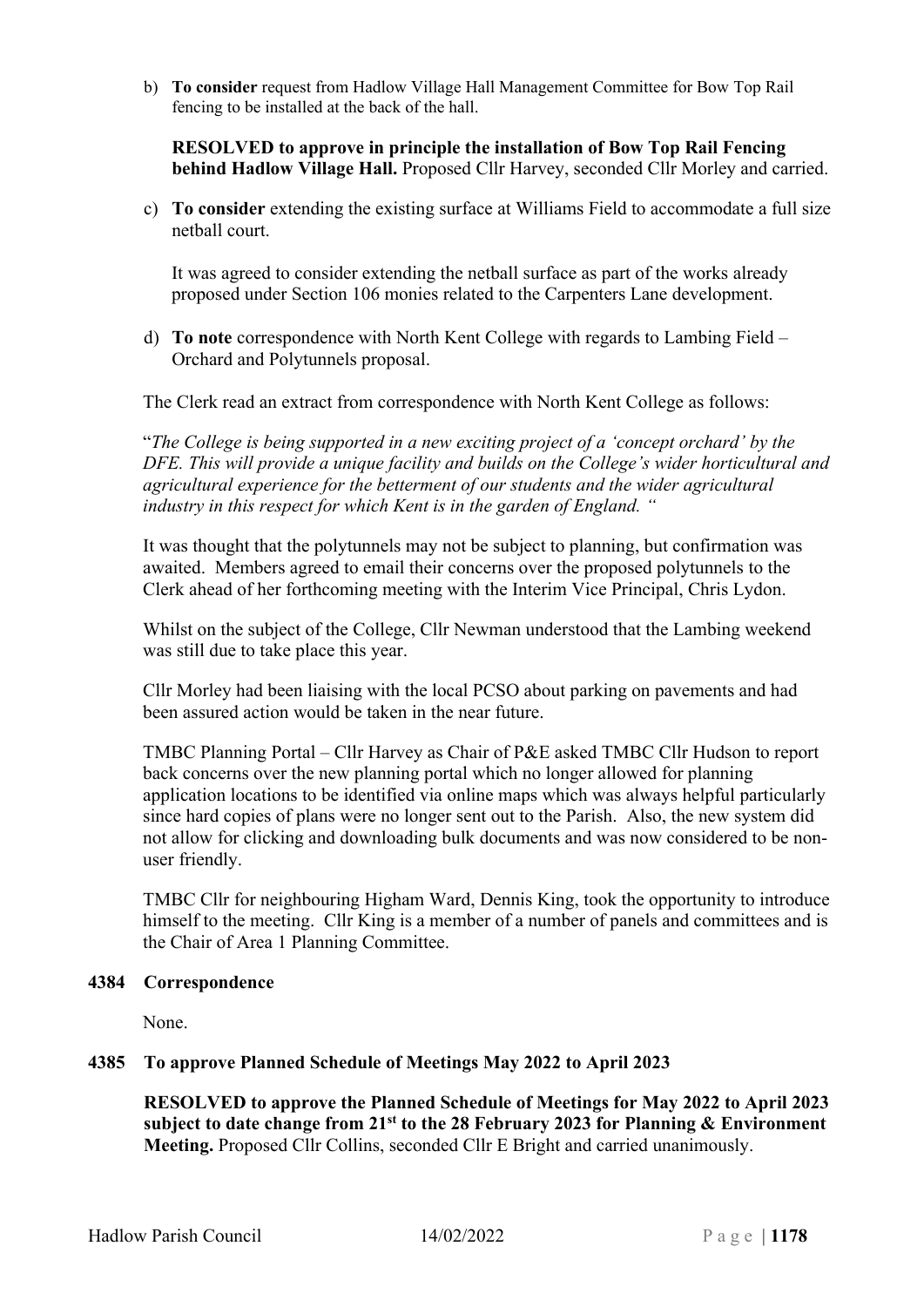**4386 To receive** reports from representatives of committees and pass such resolutions thereon as may be necessary:

Finance & General Purposes Committee – Cllr L Bright to report:

a) **To resolve payments to date**.

**RESOLVED** to approve payments to date (appendix a). Proposed Cllr L Bright, seconded Cllr Massy and carried unanimously.

b) **To resolve January** accounts (bank reconciliation, income & expenditure, cost centre report, bank statements, trial balance).

**RESOLVED** to approve January accounts. Proposed Cllr L Bright, seconded Cllr Collins and carried unanimously.

c) **To resolve** to contribute financially towards Queen's Jubilee Events being held at Williams Field including Village Hall Dance, Picnic in the Park, the Parade

**RESOLVED to cover costs of purchases related to the Queen's Jubilee Events authorised by the Parish Council up to a maximum of Two Thousand Pounds.**  Proposed Cllr L Bright, seconded Cllr Morley and carried unanimously.

Planning & Environment Committee

- a) **To consider planning application as received:**
- **TM/22/00083/LB -** Listed Building Application: replacement of all windows. The Malt House, Court Lane, Hadlow, TN11 0JU <https://publicaccess2.tmbc.gov.uk/online-applications/PLAN/22/00083/LB>

# **HPC Agreed.**

• **TM/22/00121/TNCA -** T1 - Sycamore., remove major dead wood only. G1 - 4x limes front of church yard, re pollard removing 4m of growth. St Mary's Church, Church Street, Hadlow, TN11 0DB

<https://publicaccess2.tmbc.gov.uk/online-applications/PLAN/22/00121/TNCA>

# **HPC Agreed.**

• **TM/22/00177/LDP** Lawful Development Certificate Proposed: Erection of outbuilding (replacement shed). Old Place, Stallions Green, High House Lane, Hadlow, TN119RB

<https://publicaccess2.tmbc.gov.uk/online-applications/PLAN/22/00177/LDP>

## **HPC Agreed.**

*(Cllr S Hudson excused from the meeting to attend to other duties)*

b) **To review** Allotment terms & conditions

**RESOLVED to review and amend the Allotment Terms & Conditions at the next P&E Meeting**. Proposed Cllr Morley, seconded Cllr Harvey and carried unanimously.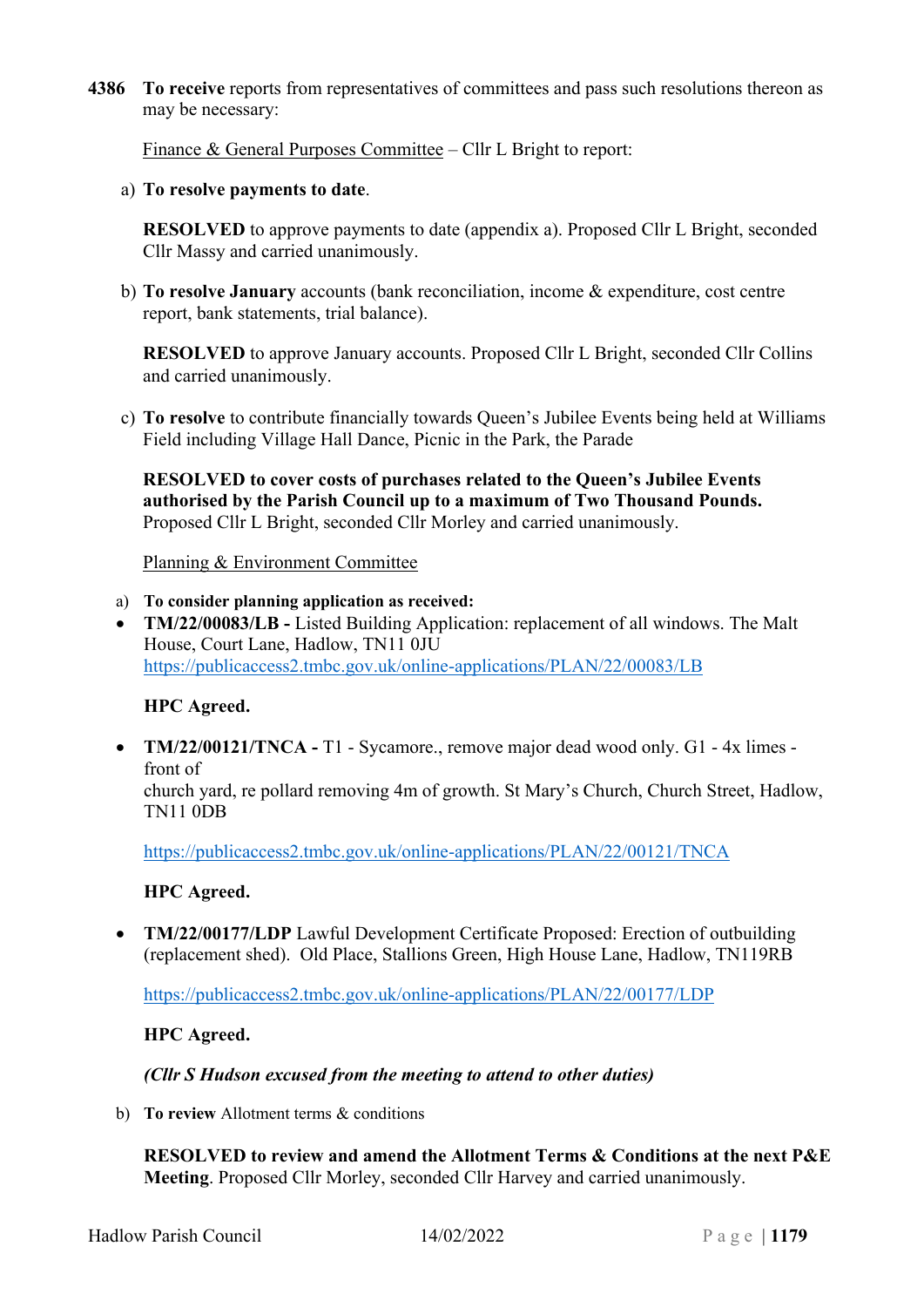**RESOLVED that P&E Committee finalise the new Allotment Terms & Conditions for 2022-23**. Proposed Cllr L Bright, seconded Cllr Collins and carried unanimously.

c) **To consider and resolve a Motion** "Council fully acknowledges the serious threats and challenges arising from Global Warming and hereby commits to include an assessment of the relevant environmental impact of all council current operations and activities plus future decisions, plans and projects"

**RESOLVED to acknowledge the serious threats and challenges arising from Global Warming and commits to include an assessment of the relevant environmental impact of all council current operations and activities plus future decisions, plans and projects.** Proposed Cllr Collins, seconded Cllr E Bright and carried unanimously.

With regards to effect on the local environment and the Parish carbon footprint it was agreed to possibly set up a working party to include residents and Parish Councillors. The matter would be addressed in more detail at P&E. Ms Pax had been approached as a member of the HadLow Carbon Group and she would discuss the matter further with other members and consider joining a Council led working party.

KALC (Kent Association of Local Councils) – meeting due.

To respond to Ofcom Review of Postal Regulation (closes 3/3/22). It was concluded that the review was too technical and no response to be sent.

TMBC Parish Partnership Panel – Cllr E Bright summarised the meeting and minutes would be available on the Borough website.

TMBC Joint Transportation Panel – meeting due.

TMBC Standards Committee - meeting cancelled

**4387 Motion to Exclude the Press and Public** (to enable Council to consider any items on the agenda in which significant aspects will be of a confidential and financial nature).

**RESOLVED to exclude the Press and Public from the meeting to carry out interviews for co-option onto Council**. Proposed Cllr Collins, seconded Cllr Massy and carried unanimously.

**RESOLVED to co-opt Owen Baldock and Siobhan O'Shea onto Council**. Proposed Cllr Collins, seconded Cllr Massy and carried unanimously.

**There being no further business the meeting closed at 21.25**

**Date of next meeting: Monday 14 March 2022, 7.30pm in the Old School Hall, Hadlow**

**Signed Date**